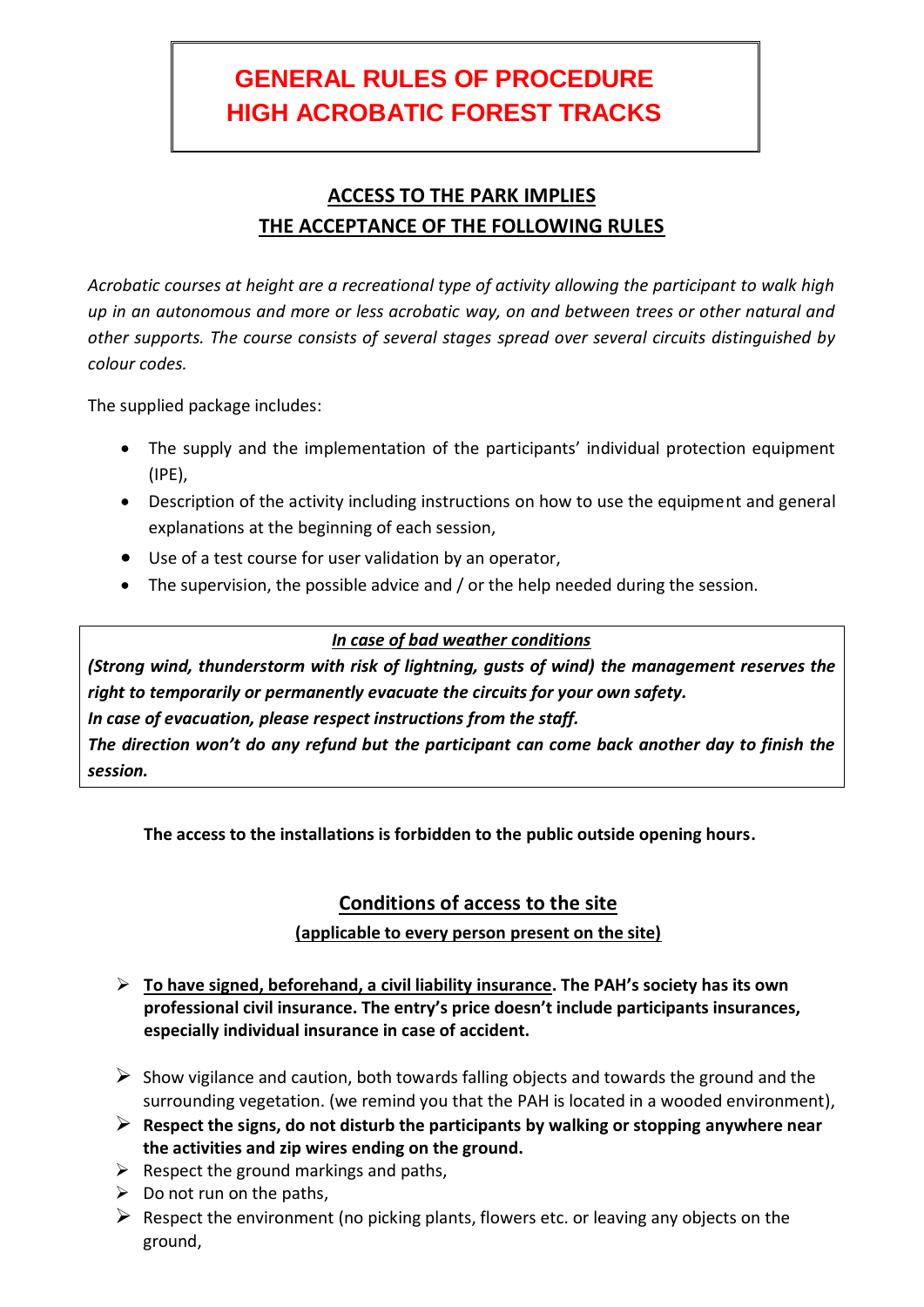- $\triangleright$  Do not smoke or light a fire,
- $\triangleright$  Do not eat in the park; a terrace and a picnic area are at your disposal,
- $\triangleright$  Dogs are forbidden.

#### **Adopt a responsible and cautious behaviour at all times**

The management reserves the right to refuse access to the park and to the installations to any person considered not to properly fulfill the conditions presented in the regulations.

## **Conditions to take part in the activity**

### **(applicable to persons who have access to acrobatic routes)**

- $\triangleright$  Participants must be in good health and have no physical or psychological disorders. The activity is prohibited to anybody who has consumed alcohol or any other substance that may alter ones abilities.
- $\triangleright$  Have paid for a right of access.
- **Participants must have attended the explanations at the beginning of the session and completed the test circuit successfully, which must be validated by an operator: this is a compulsory condition before being able to access the activities.**
- **Minors of 14 years of age or less must be accompanied by a responsible adult at registration. This adult must be present on the site for the duration of the activity**
- $\triangleright$  For children under 6 years, the presence of a responsible accompanying adult during the activity is mandatory. He will have to follow the safety explanations given at the beginning of the session on how to use the equipment.
- $\triangleright$  All participants must respect all the instructions
- $\triangleright$  Participants must read and understand the displayed documents concerning:
	- o The safety instructions and explanations for the equipment to be used.
	- o The different markings and signs that were explained to you at the beginning of the session for an independent use of the activity.
- $\triangleright$  Follow and respect the instructions at the individual activities including specific progression instructions and specific safety instructions.
- $\triangleright$  Respect the number of people authorized any one time on each activity and on each platform.
- $\triangleright$  The use of mobile phone is forbidden during the activity.
- $\triangleright$  Suitable clothing is strongly recommended to take part in the outdoors activities.
- $\triangleright$  Remove any personal item or object susceptible of falling.

## **YOU EVOLVE ON THE VARIOUS CIRCUITS AUTONOMOUSLY: YOU ARE RESPONSIBLE OF YOUR OWN SAFETY**

**This activity is not directly supervised, it is watched from the floor by the park operator. The participant moves autonomously by respecting the present rules of procedure and the safety instructions given in the beginning of session.**

 Each customer is equipped - by us - with safe equipment provided by us and checked before each departure. All equipment removed and / or given in must be controlled by an operator. The use of another equipment not provided by the operator is not allowed.